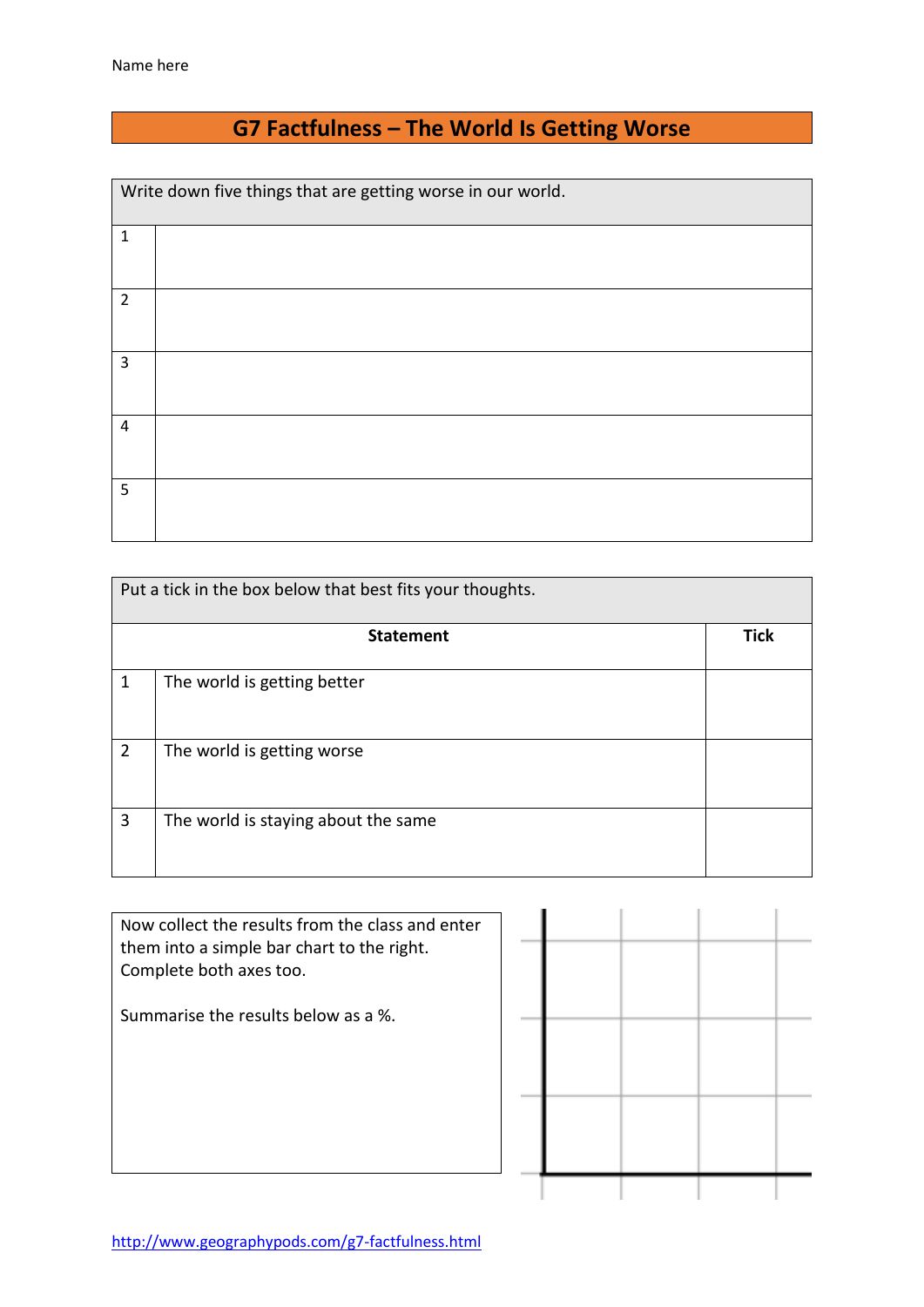

Percentage who answered "getting worse".

Overall, do you think the world is getting better, staying the same, or getting worse?



Above is a graph taken from the Factfulness book that shows the percentage of people from survey countries who replied 'getting worse'.

*Level 1 and 2 countries have much more to worry about than Level 2 & 3 countries.* 

How much to you agree with the statement above. Explain why in the space below.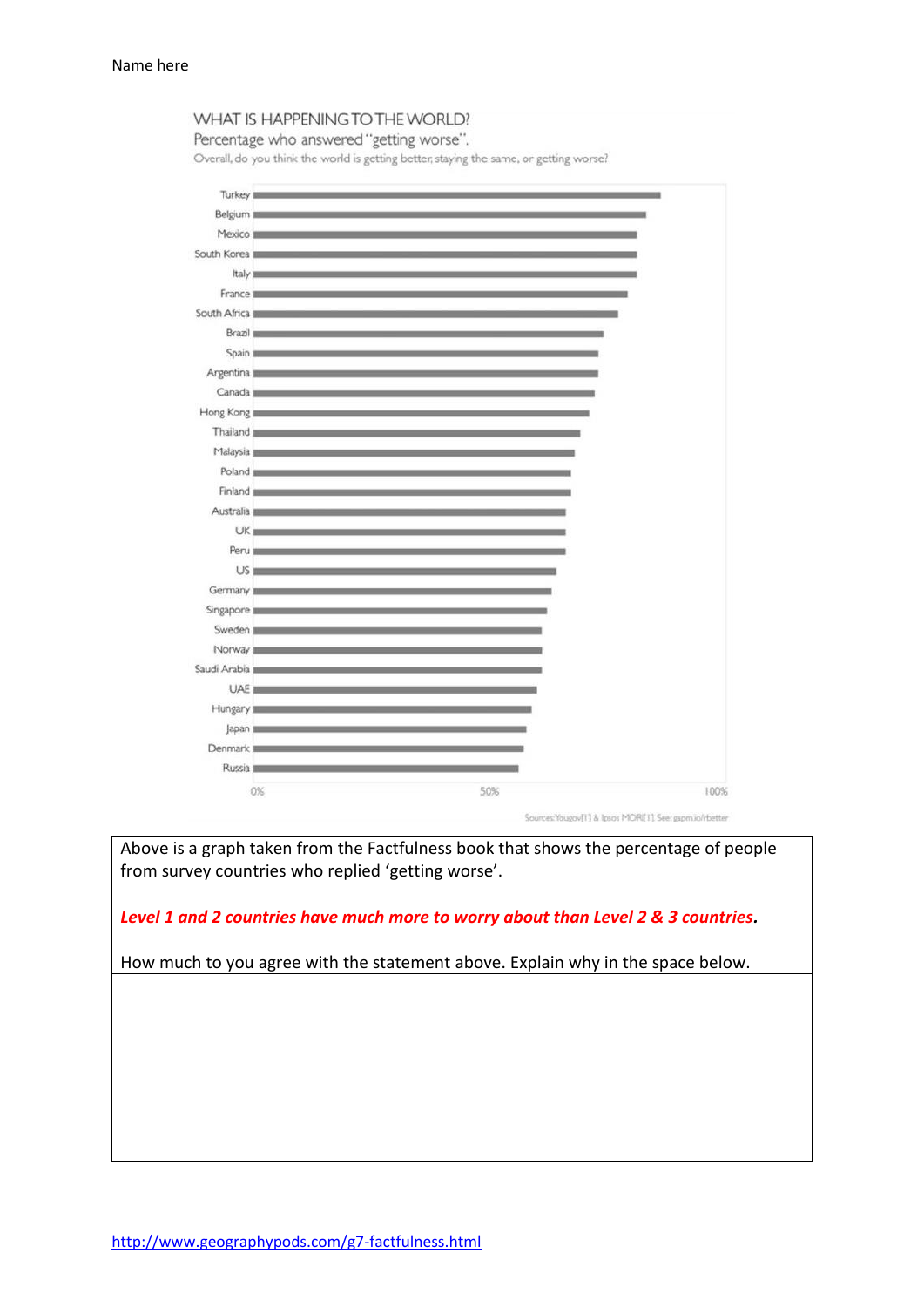## **In What Ways is The World Getting Better?**

Two of the best ways of measuring basic human needs and survival are in poverty and life expectancy. As you will remember, both go hand in hand. More wealthy people live, on average, for longer.

Let's have a look at two charts below.



The graph above shows the number of people living in extreme poverty (red) and those who don't (green). Using the interactive graph on geographypods, complete the tasks below: Year and highest number population living in extreme poverty Year and lowest number of population living in extreme poverty